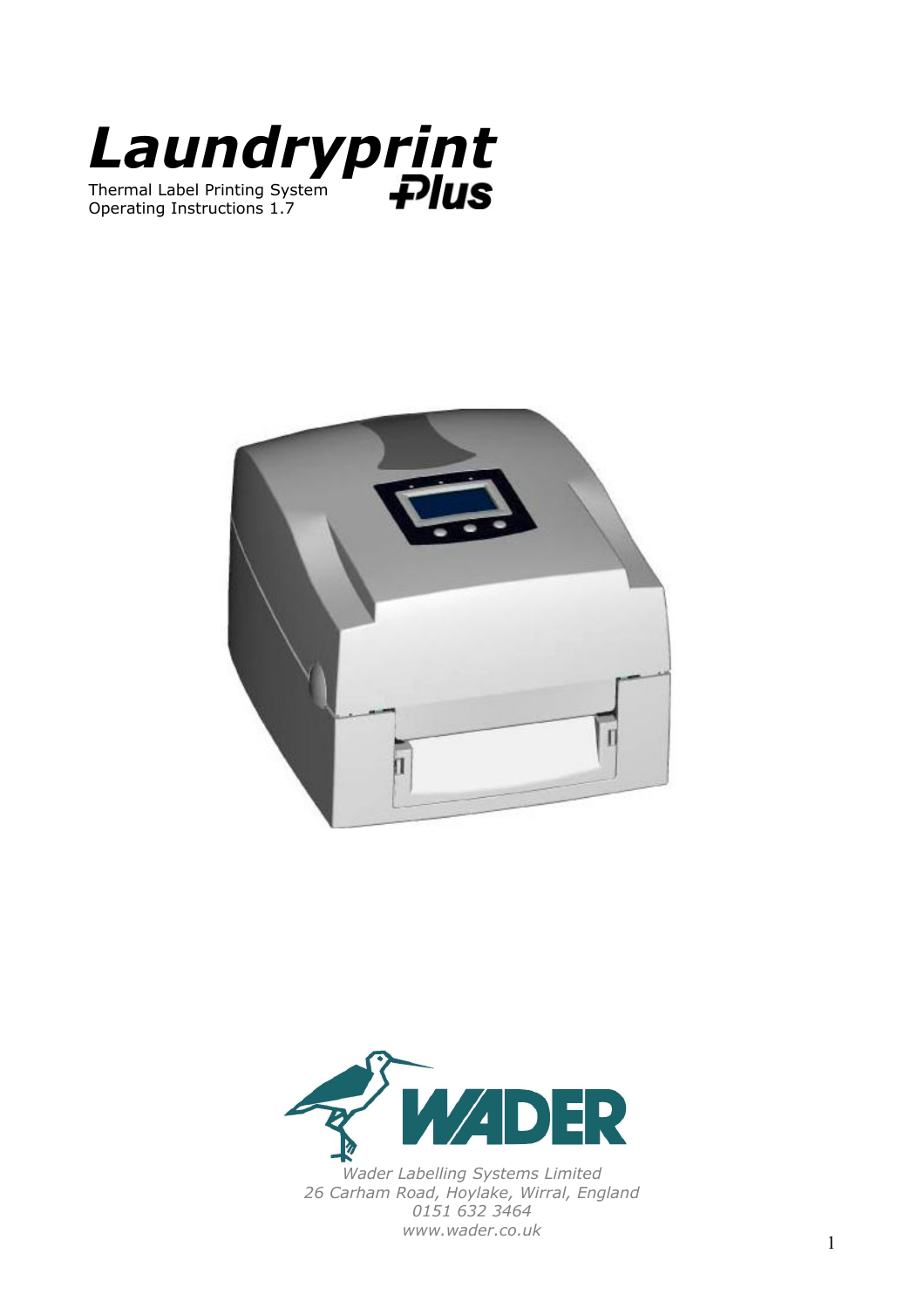# **Identifying Printer Parts**



- Unpack the printer and keyboard units and locate on a suitable surface near a mains outlet.
- Connect the keyboard & mains adaptor to the printer (*see Fig.4*).
- Ensure that the thermal tape & ribbon are installed (*see pages 7 to 10*).
- If you are using die cut tape ensure that the sensor is aligned correctly *(see page 10).*
- Switch on the printer (*see Fig.4 #4*) & the LED power will illuminate (*Fig 8/9).*

### **Thermal Media Sizes & Re-order Codes**

#### **Plain continuous thermal tape**

- TH 40 TH - 60
- TH 80

### **Butterfly die cut thermal tape**

- TH 48x19 TH - 48x20
- TH 70x38
- TH 82x25
- TH 82x34
- TH 92x50

**Laundry thermal ribbon** TH - RIBBON+

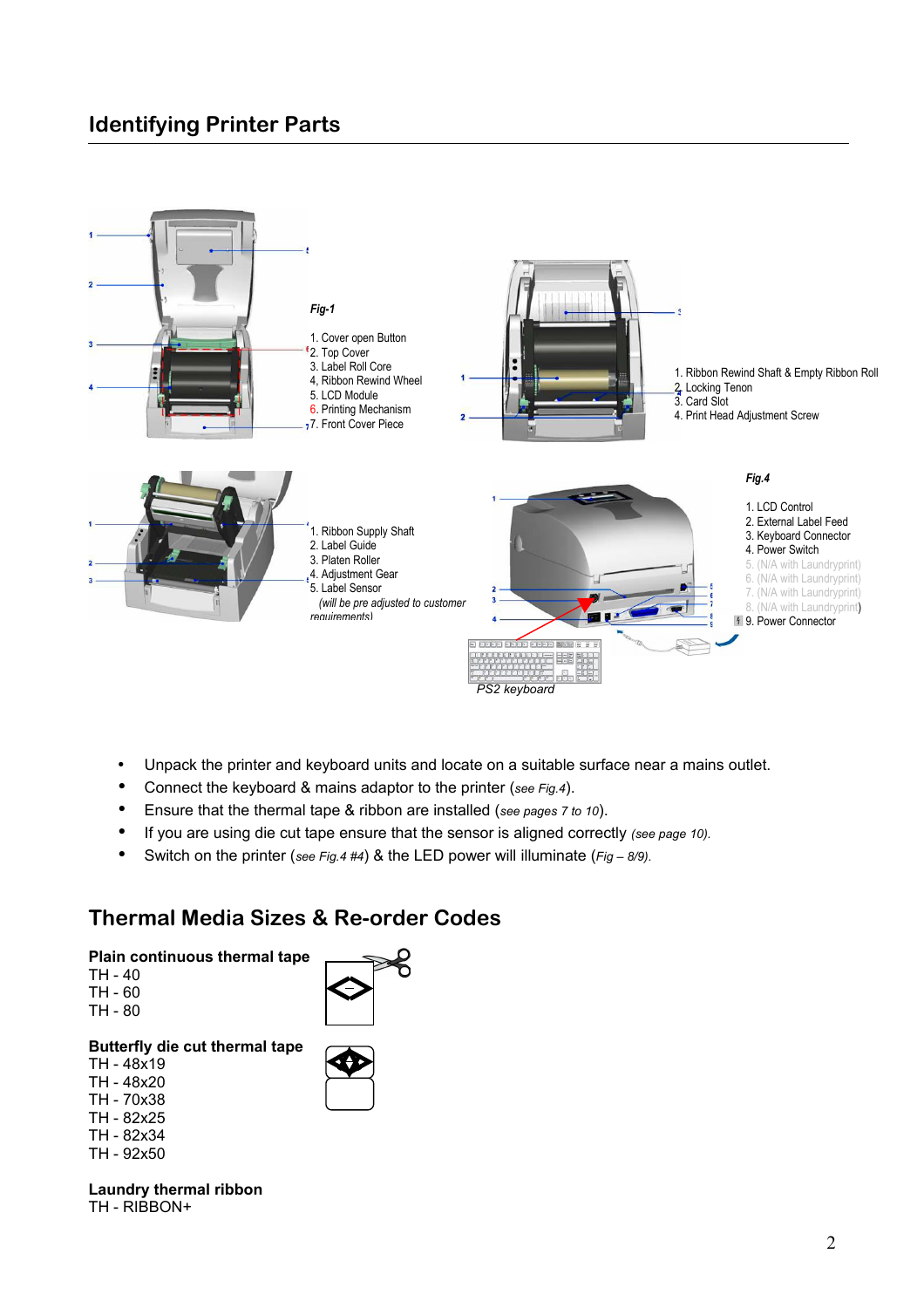# **Getting Started**

Stored within the printer are numerous standard label layouts that you can access, enter text & then print. If you have specified a custom designed layout these will be stored in the printer along with the standard layouts *(samples and the form name will be enclosed).*

When the Laundryprint powers up the LCD display will show....



Press Y (yes) to recall a stored label layout (form) *(If the display is different from the one on the right refer to page 4 Other Control Displays)*



Press the Return/Enter key to retrieve a stored label





Stored label layouts are listed in alphabetical order, labels that have a numerical digit are listed first.

Either press the arrow keys to scroll through the labels or press the first letter of the label layout name required to jump to that label.



For this example we are going to use the label layout called **A-4 Line**, so this could be found within the stored labels by either pressing **A** (being the first letter of the label name) or by scrolling through the layouts using the arrow keys. Once the name is displayed on the screen simply press the Return/ Enter key to select it for editing.



The screen will now display the first line of the label. The screen prompt for this particular label is "Line 1?" but this can vary in different label layouts.



For the first line of the label we are going to enter the text **EXAMPLE LABEL** and press the Return key.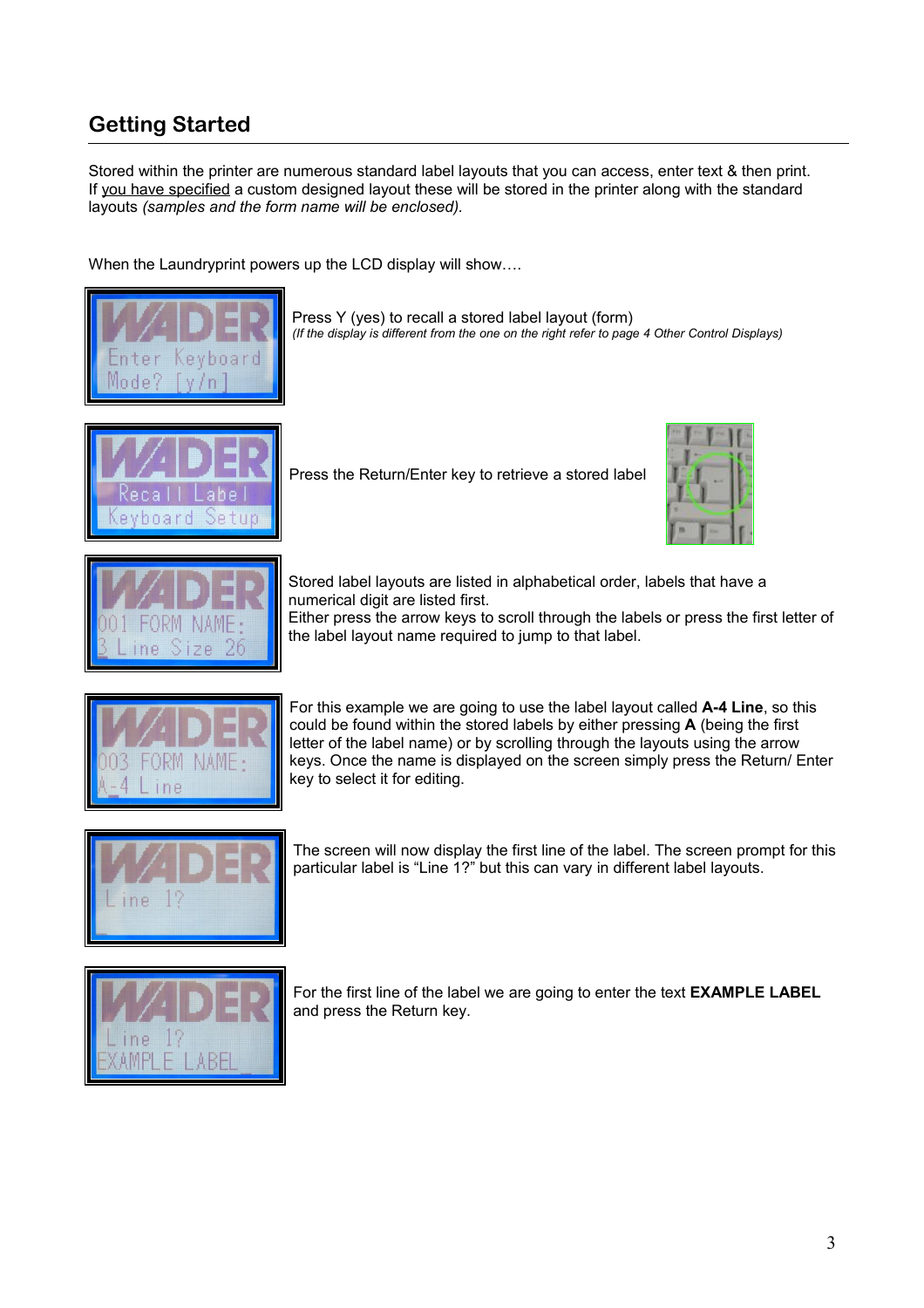We are now prompted to enter text for line 2 of the label. For this line we have entered **THIS IS LINE 2** again after entering the required text press the Return key to precede to line 3 of the label.



Text for this line will be **A PERSON** followed by the Return key.



Text for line four will be **A COMPANY WOULD GO** as you can see, if the text is too long for the screen it simply scrolls along as you type. The keyboard arrow keys may be used to move L/R along the text. As before press the Return key to enter the line of text.





This particular label is made up of four lines only so now the screen prompts the user for a quantity of labels to print. For this example we have entered a quantity of **20**. Press the Return key and the printer will print the entered label 20 times.

Once printing has finished the screen displays the print quantity in-case the user requires more of the same label *(different quantities may be entered)*.

If you do not wish to print any more of that particular label, press the Esc key and the screen returns to the first line of the label (*by pressing the Esc key twice the screen returns to the Labels stored selection).* 



The Laundryprint will remember the label text entered. To leave the line as it is simply press the Return Key or type new text to replace it followed by the Return key.

Repeat the processes for the remainder of the label as described previously.

# **Commonly Used Keys** *(fig-11)*



Enter or Return *(key)* / confirm typed text into the system.



Exit or go back / exit out of process.



Go to Keyboard mode.



Line navigation whilst editing label text. *&* Scrolling through label layouts *(form selection).*

**Backspace** 

While working with text, use this key to delete characters to the left of the cursor.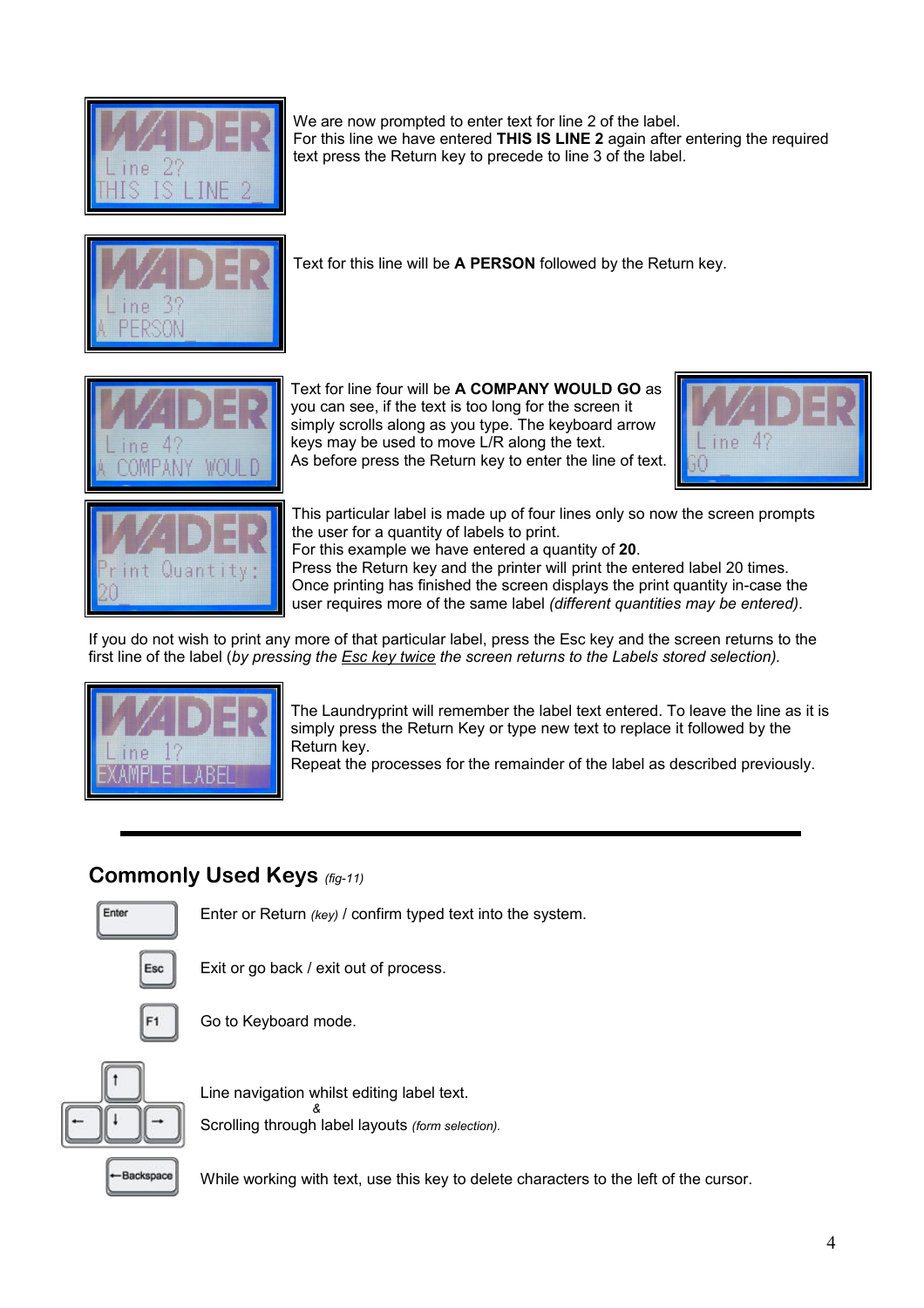# **Other Control Displays**



This is the Laundryprint main screen and is normally displayed if the system is not in keyboard mode.

Exiting out of keyboard mode may be the result of pressing the **Esc** key too many times *(whilst exiting label edit mode)* or non detection of a keyboard connected. Check that the keyboard is connected correctly and press the **F1** key to go back to Keyboard mode or reset the printer by switching it off / on.

If a fault is detected the screen will toggle between the two displays below, note the LED's at the top of the panel are also illuminated *(see fig 10).*



Check that the thermal tape or ribbon has not run out and that the print head has been closed correctly.

### **Control Panel**

It should not be necessary under normal printing to access the control panel buttons as most of the standard label printing functions can be accessed via the keyboard.



### **Feed Key**

When printing with continuous media, pressing the FEED key will feed media out to a certain length. When printing with gap labels, pressing the FEED key will feed one label at a time

### **Pause Key**

When pressing the Pause key in standby mode (ready to print), the printer will go into the Pause Mode, and LCD Display will indicate "Pause". At this status, printer is not able to receive any command. Then pressing the Pause key once again, the printer will get out of the Pause mode and go back to standby mode. Pressing the Pause key while printing, printer will suspend the print job. When the Pause key is pressed one more time, the printer will continue with the rest of the print job. For example, when printing with a print job that contains 10 labels and then press the Pause key to suspend the print job after 2 labels are printed out. If the Pause key is pressed again, the printer will print out remaining 8 labels to complete the print job.

### **Cancel Key**

The Cancel key is used to cancel current print job. The LCD Display will show "Print job is cancelled" when pressing the Cancel key during printing. For example, when printing with a print job that contains 10 labels and then press the Cancel key after 2 labels are printed out. The remaining 8 labels will not be printed, and the printer goes back to standby mode.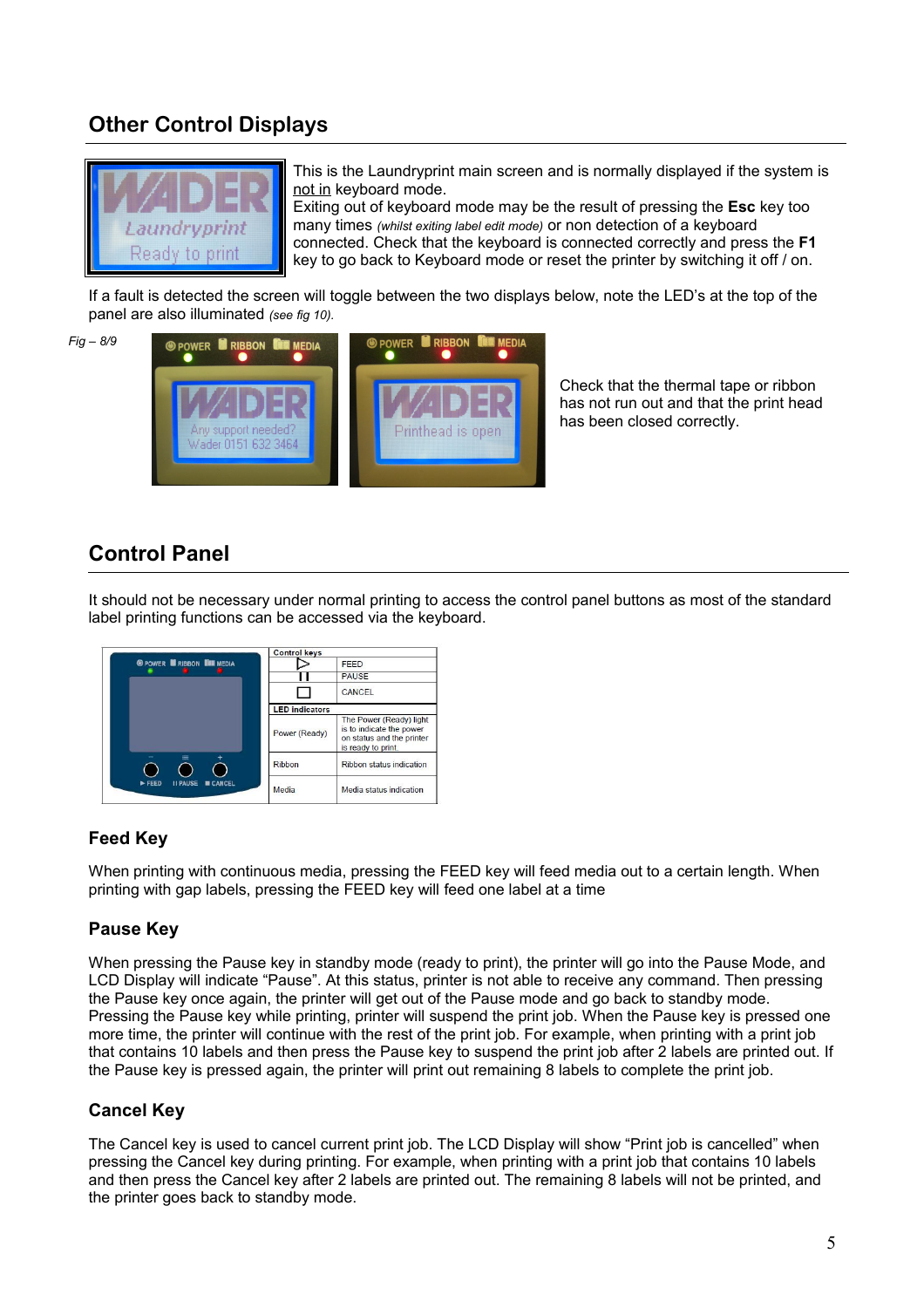### **Ribbon Installation**

It is recommended to use only approved Wader laundry thermal ribbons with this system.

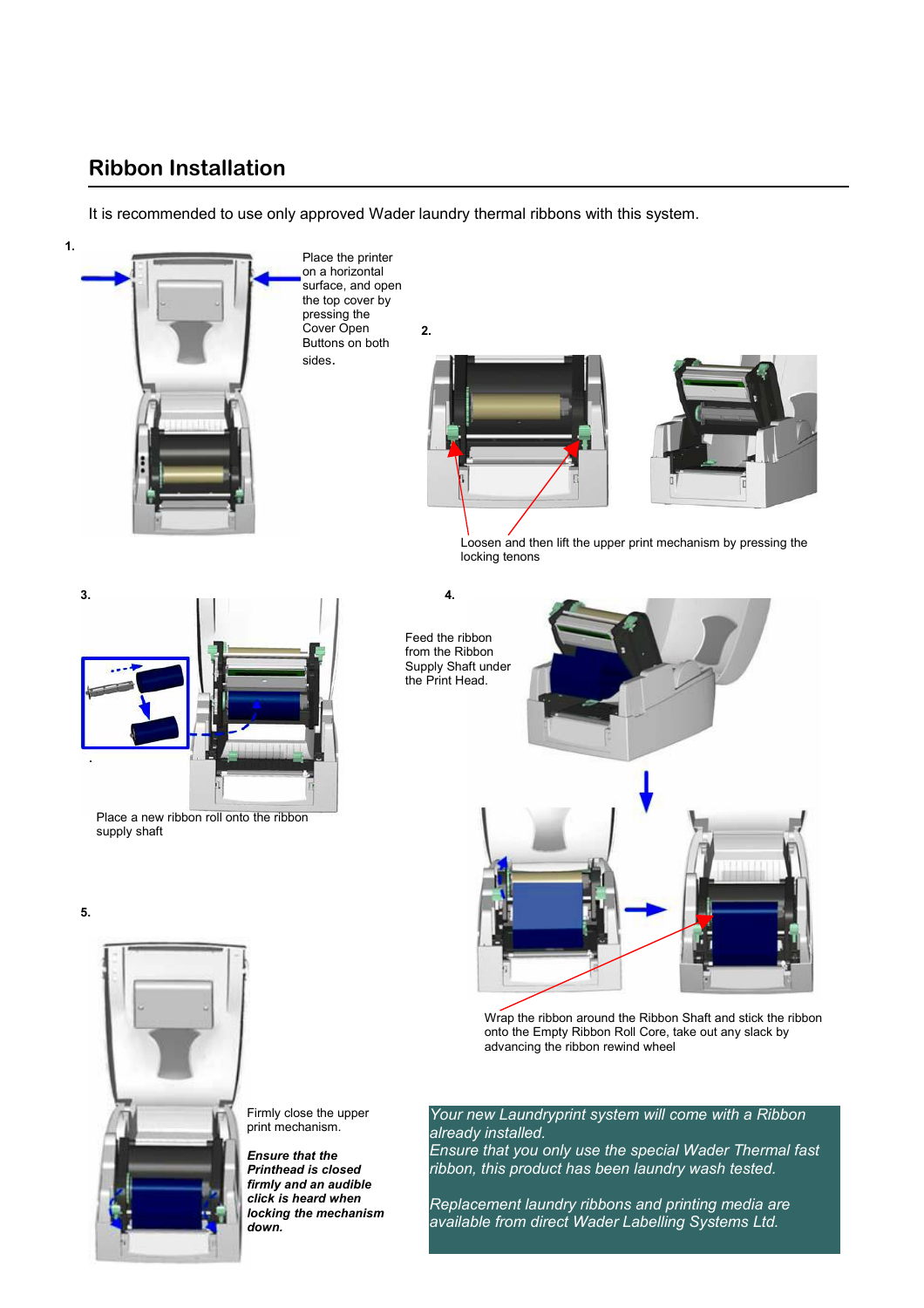### **Tape Installation (For additional information on die-cut tape see page 8)**



Open the top cover by pressing the cover open buttons on both sides.



Insert the label roll core into the label roll.

*Note the core holder is stepped for altering label roll heights.*



Assemble the label stop plates on both sides of the roll*.*



into the printer



Loosen and lift the upper print mechanism by pressing the locking tenons

**4.**



Feed the label through the two Label Guides to the Tear-off Bar. Align the label guides to the edge of label

**5.**



Close the upper print mechanism from the top to finish label installation.

*Ensure that the Printhead is closed firmly and an audible click is heard when locking the mechanism down*



*See Sensor adjustment details* 

*Note:*

*.*

*It should not be necessary to disturb the tape alignment sensor if you are replacing tape of the same size. Moving the sensor out of position could cause the auto sensing feature of the Laundryprint to fail.*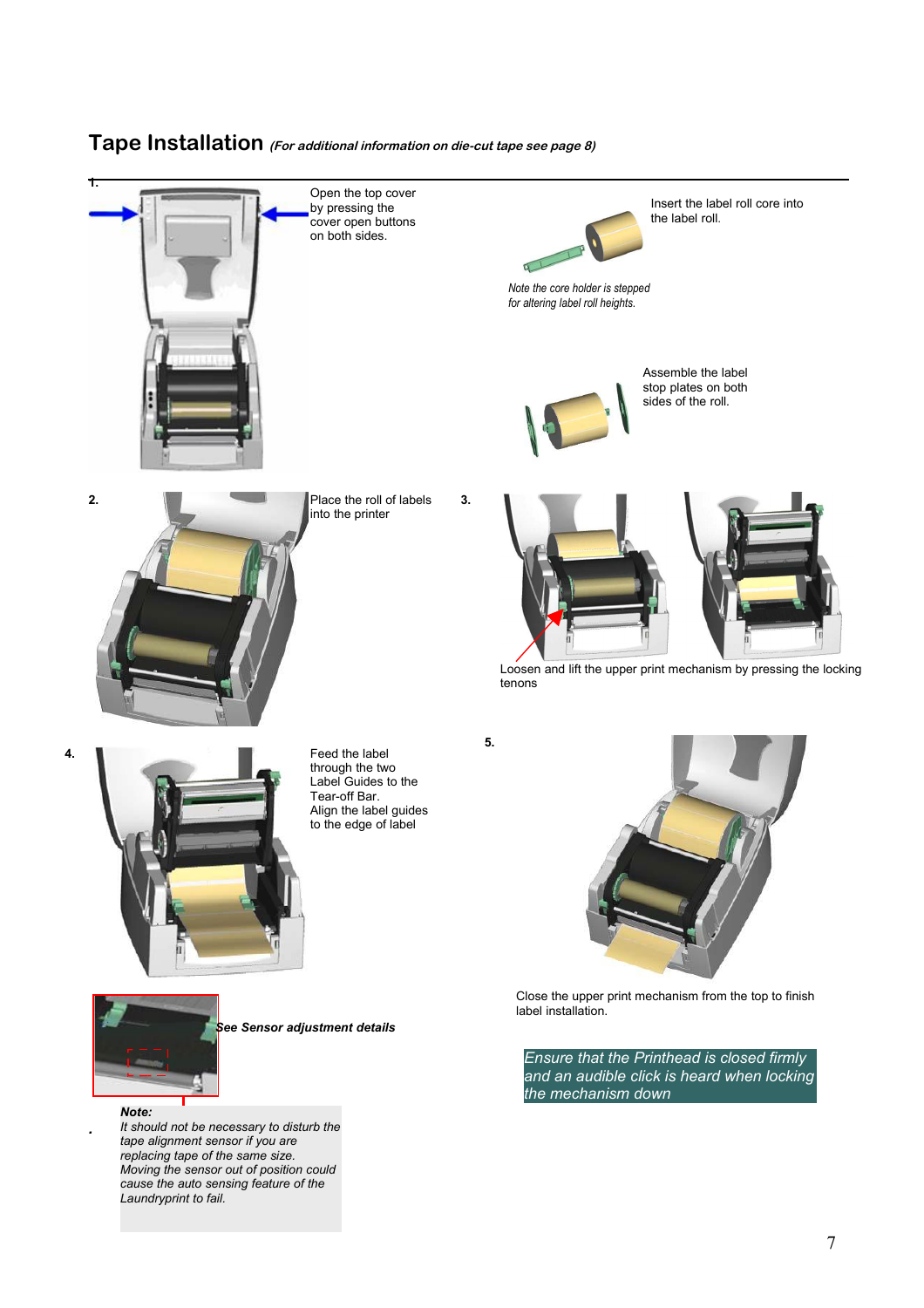## **Die Cut Tape.**

If you are using die-cut (gap labels) feed the tape forward or print two test labels to allow the printers internal auto sensor function to align the tape correctly.

This procedure is required only when the Printhead is unclamped and lifted clear of the tape.

If you are experiencing problems with the tape gap alignment first check the sensor positioning (see below) then try an auto sensing calibration.

*Turn off the printer*

*Press and hold the printers PAUSE key (located on the top control panel of the printer) and turn on the printer until the buzzer beeps 3 times.* 

**Auto sensing Calibration**

*The printer will now go in to auto sensing mode and detect the label gap length.*

#### **Sensor Adjustment for use with die cut tape only.**





### **Tape Centring**

Getting the tape centred correctly will ensure that the label sensing function operates correctly.